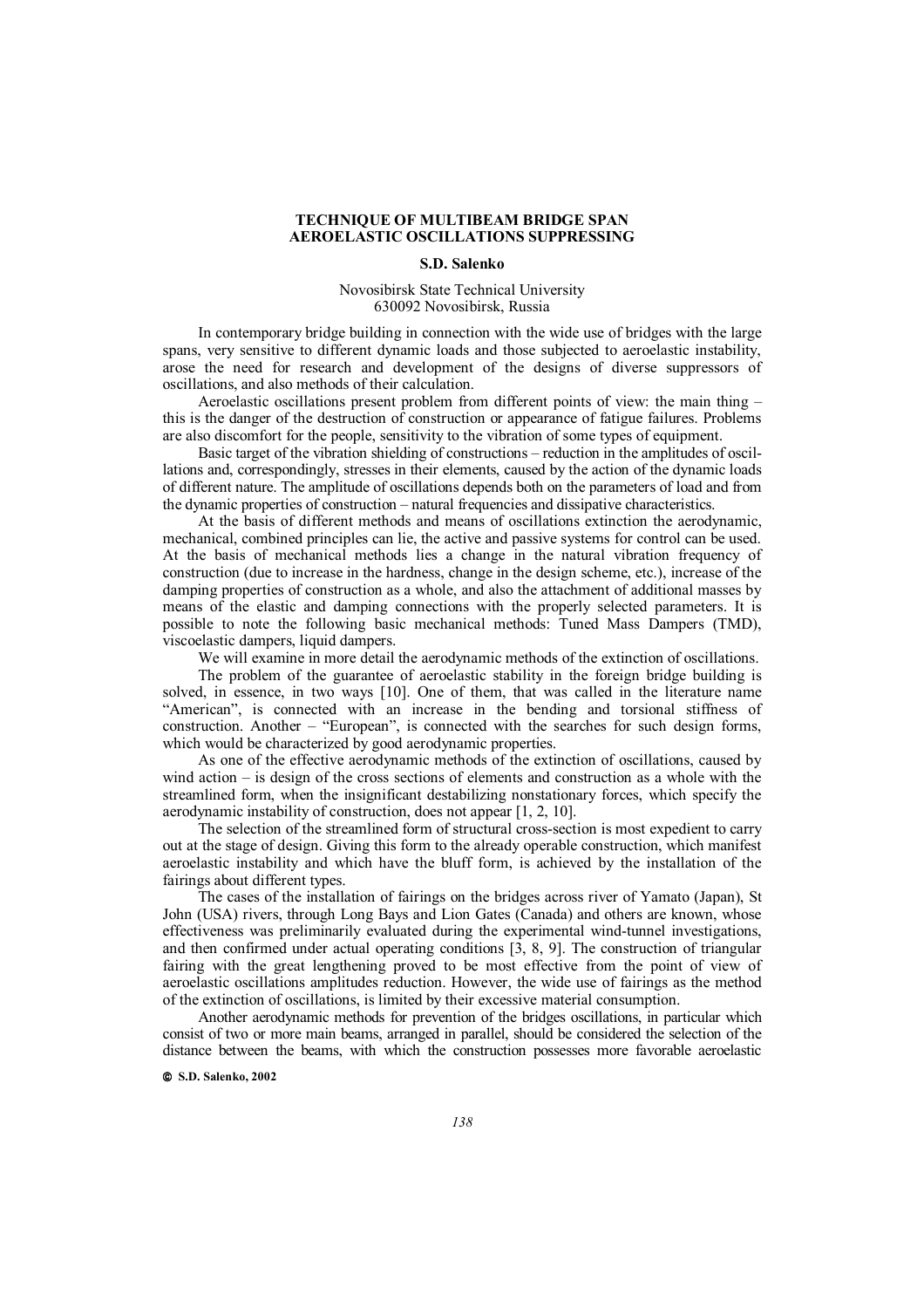| <b>Report Documentation Page</b>                                                                                                                                                     |                           |  |                                                    |  |
|--------------------------------------------------------------------------------------------------------------------------------------------------------------------------------------|---------------------------|--|----------------------------------------------------|--|
| <b>Report Date</b><br>23 Aug 2002                                                                                                                                                    | <b>Report Type</b><br>N/A |  | Dates Covered (from to)                            |  |
| <b>Title and Subtitle</b><br>Technique of Multibeam Bridge Span Aeroelastic Oscillations<br>Suppressing                                                                              |                           |  | <b>Contract Number</b>                             |  |
|                                                                                                                                                                                      |                           |  | <b>Grant Number</b>                                |  |
|                                                                                                                                                                                      |                           |  | <b>Program Element Number</b>                      |  |
| Author(s)                                                                                                                                                                            |                           |  | <b>Project Number</b>                              |  |
|                                                                                                                                                                                      |                           |  | <b>Task Number</b>                                 |  |
|                                                                                                                                                                                      |                           |  | <b>Work Unit Number</b>                            |  |
| Performing Organization Name(s) and Address(es)<br>Institute of Theoretical and Applied Mechanics Institutskaya 4/1<br>Novosibirsk 530090 Russia                                     |                           |  | <b>Performing Organization Report Number</b>       |  |
| <b>Sponsoring/Monitoring Agency Name(s) and Address(es)</b>                                                                                                                          |                           |  | <b>Sponsor/Monitor's Acronym(s)</b>                |  |
| EOARD PSC 802 Box 14 FPO 09499-0014                                                                                                                                                  |                           |  | <b>Sponsor/Monitor's Report Number(s)</b>          |  |
| <b>Distribution/Availability Statement</b><br>Approved for public release, distribution unlimited                                                                                    |                           |  |                                                    |  |
| <b>Supplementary Notes</b><br>See also ADM001433, Conference held International Conference on Methods of Aerophysical Research (11th) Held in<br>Novosibirsk, Russia on 1-7 Jul 2002 |                           |  |                                                    |  |
| <b>Abstract</b>                                                                                                                                                                      |                           |  |                                                    |  |
| <b>Subject Terms</b>                                                                                                                                                                 |                           |  |                                                    |  |
| <b>Report Classification</b><br>unclassified                                                                                                                                         |                           |  | <b>Classification of this page</b><br>unclassified |  |
| <b>Classification of Abstract</b><br>unclassified                                                                                                                                    |                           |  | <b>Limitation of Abstract</b><br>UU                |  |
| <b>Number of Pages</b><br>5                                                                                                                                                          |                           |  |                                                    |  |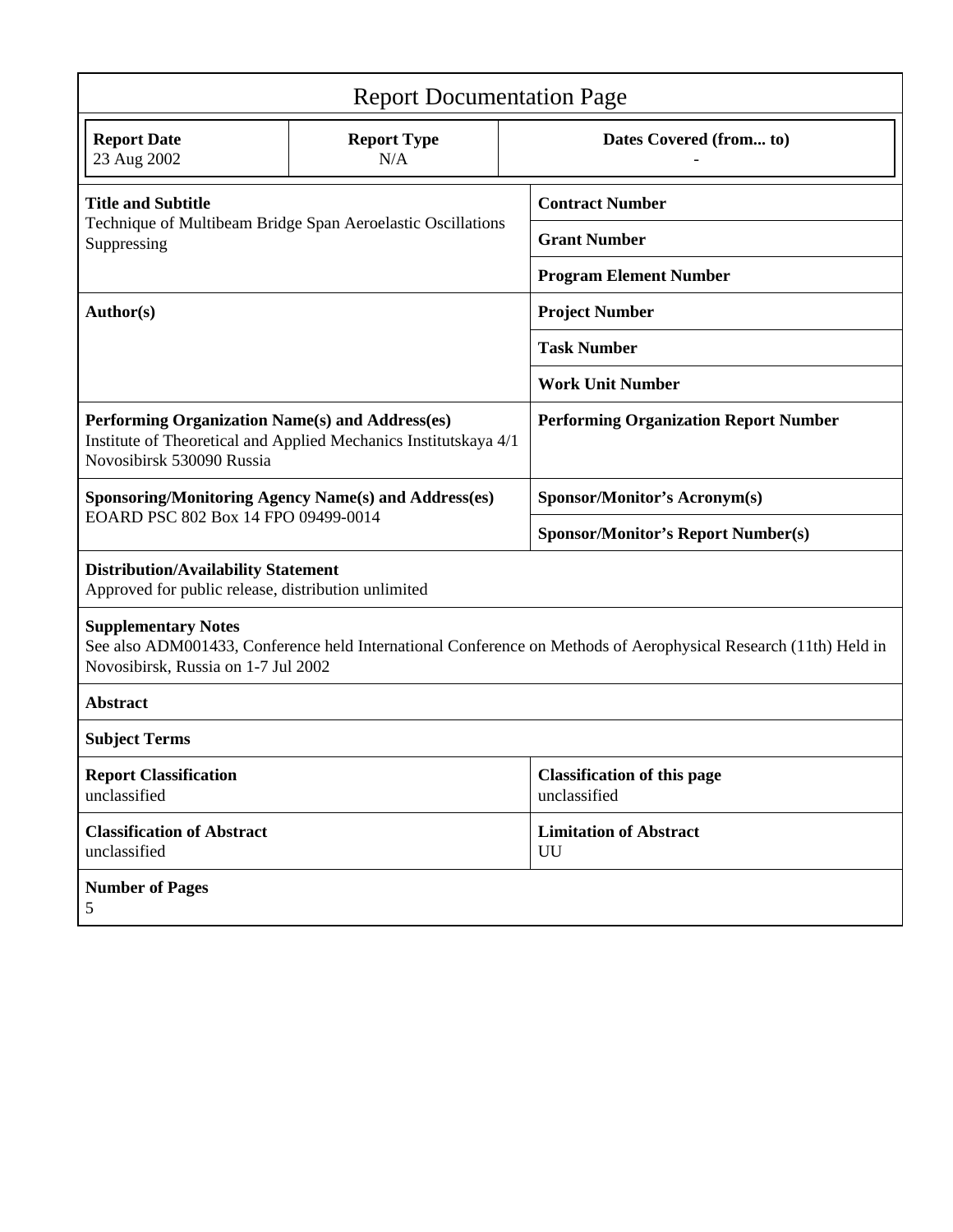properties. Experiments show [7] that, other conditions being equal, there are ranges of a change in the geometric parameters of the multi- beams systems, in which the constructions are subjected to the excitation of aeroelastic oscillations greater or lesser. Especially this is actual for the relatively narrow beams. Nevertheless, one should recognize that the selection of the geometric layout of the bridge construction is achieved on the basis of the deep technical and economic analysis of different factors, but not only from the aerodynamic considerations.

The aerodynamic methods of oscillations decreasing based on a number of known effects, such as a circulation control of the wind current around the elements of construction, or creation of phase displacement in the detachment of Karman's vortices from different sections along the construction length, i.e., attenuation of correlation between the pulsations of speed.

In the literature, for example, the method of a reduction in the pulsating loads, which act on rectangular prism, is described by action on the flow detached from its surface with the aid of small cylinder [5]. During the specific mutual arrangement of prism and cylinder the pulsation factor of lift decreases more than by an order. This action is achieved by an installation of small circular controlling cylinder from one side of prism. The experimental data about a change in the flow forces and frequency of vortices in the dependence on arrangement and diameter of the controlling cylinder are obtained.

The effective decrease of aeroelastic oscillations can be reached with the aid of other mechanisms of action on the flow, for example by the creation of ducts or by the perforation of beams solid walls or of flooring. Ducts in the form of the rectangular slots, located near the edges of construction, prevent the action of vortices on tail end of the construction, decreasing thus the amount of periodic transverse force and the intensity of vortex excitation [1].

The effectiveness of the perforation of the walls of main beams was demonstrated with the study of the aerodynamic methods of the extinction of the oscillations of the bridge across river of Yamato (Japan), St John (USA) rivers, through Long Bays and Lion Gates (Canada) and others [3,8,9]. It was established that the making of cuts and slots in the roadway of the beams of bridge constructions, and also clearance between the flooring of roadway and the stiffening girder considerably increases the aerodynamic stability of suspension bridges.

For example, making aerodynamically transparent flooring made it possible to avoid aeroelastic instability of the galloping type of the suspended passages of the gas pipe with span 720 m through Dnepr river [10].

At the department of aerohydrodynamics of NSTU carried out the cycle of the works, in the process of fulfilling which the reasons for the excitation of oscillations were investigated and aerodynamic extinguishers for four real bridge spans were developed. Work experience and survey of literary sources show that the regular periodic gathering of two-dimensional vortex sheet from the surface of the bluff beams is the basic reason for the oscillations of similar constructions (and its interaction with the beams, arranged further downstream in the case of multi-beams constructions).

On the basis of understanding physical nature of the excitation of oscillations reached are formulated the basic principles of their aerodynamic suppression – formation of such flow pattern, with which clear peak on the spectrum of the pulsations of the speed and pressure in the environment of body will be washed away (i.e., it will be excluded or is considerably weakened the periodic vortex formation, which causes the alternating pulsations of pressure), the correlation of the pulsations of aerodynamic force along the length of structure is weakened, the possibility of existence of the multivariance of the structures of flow is removed.

Besides this basic principle, devices for the suppression must satisfy the following requirements:

- high effectiveness in entire range of possible wind speeds;
- the maintaining the vibration damping properties in any directions of the wind (hence follows the need for the symmetrical arrangement of devices relative to the construction of bridge span);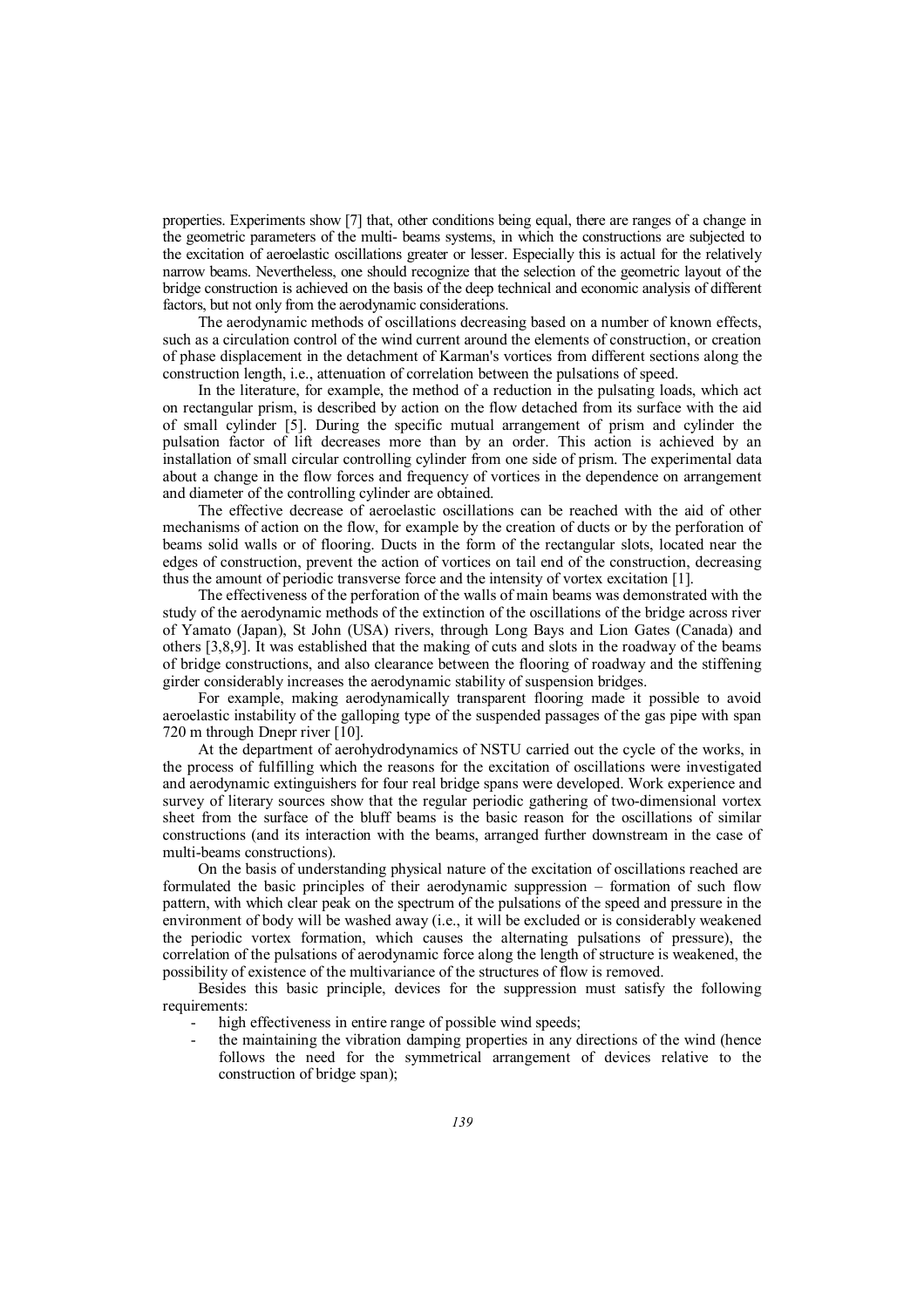- an insignificant increase in the drag force of construction for the elimination of the onset of oscillations in the horizontal plane;
- the absence of static lift component at the zero angle of attack for the elimination of the bouncing of construction at horizontal gust of wind;
- minimumly possible overall dimensions and weight of devices, as the considerable weight increase of a bridge span constitution is intolerable because of hazard of static overload of facility;
- devices should not be cause of dangerous pressure oscillations;
- the devices not should hamper process of mounting (it is necessary to take into account, that the mounting of a bridge span is conducted by a method of a longitudinal travel and the bottom faces of beams are shaded slide on paths of rolling);
- the guarantee of a technological effectiveness during production and installation of devices.

The optimization of the geometric parameters of devices for suppression of oscillations by calculated methods today runs into the insurmountable difficulties; therefore the basic method of solution of this problem should be considered testing of models in wind tunnel.

For example, in the first stages of work at the suppression of the oscillations of Barnaul bridge [6] was checked the effectiveness of known devices for the aerodynamic extinction of oscillations (Byrd's spoilers, the perforated coatings so forth.) on the three-beams span. Experiments showed their low effectiveness - the amplitude of oscillations decreased not more than two.

Attempts of suppression of periodic departure of vortexes by the installation of devices of the different form in places of appearance of disturbances (the neighbourhoods of a forward stagnation point, corners of beams) nor have yielded of success.

During further examinations on damping aeroelastic oscillations of multibeam constitutions the devices consisting of three standard components, having a conditional title "spoiler", "plate" and "deflector" were designed (Fig. 1).

The spoiler declines downwards flow detached from upper edges forward streamwise of a beam. Thus the structure of flow becomes one-alternative and the periodic departure of vortexes of a miscellaneous sign on a site "maintained" by a spoiler is eliminated.

As the spoilers subject to a considerable wind loading and noticeably increment drag, the unjustifiable increase of their sizes can create oscillations of span in a horizontal plane.

Therefore during experiments the optimum installation sites ensuring minimum sizes of spoilers were determined at decreasing oscillation amplitude more, than on the order.

The spoilers are established with gaps, at the expense of it the misalignment of the vor-



Fig. 1. Standard devices for damping of aeroelastic oscillations themselves largely reduce

texes departure moment lengthwise beams is reached.

For spoiler was not by a sourse of vortex structures, he has a variable width, which one is ensured with rectangular fingers on the upper edge. The declination of a spoiler in relation to a vertical is picked from reasons of security of equality to null of static component of lift.

The spoilers in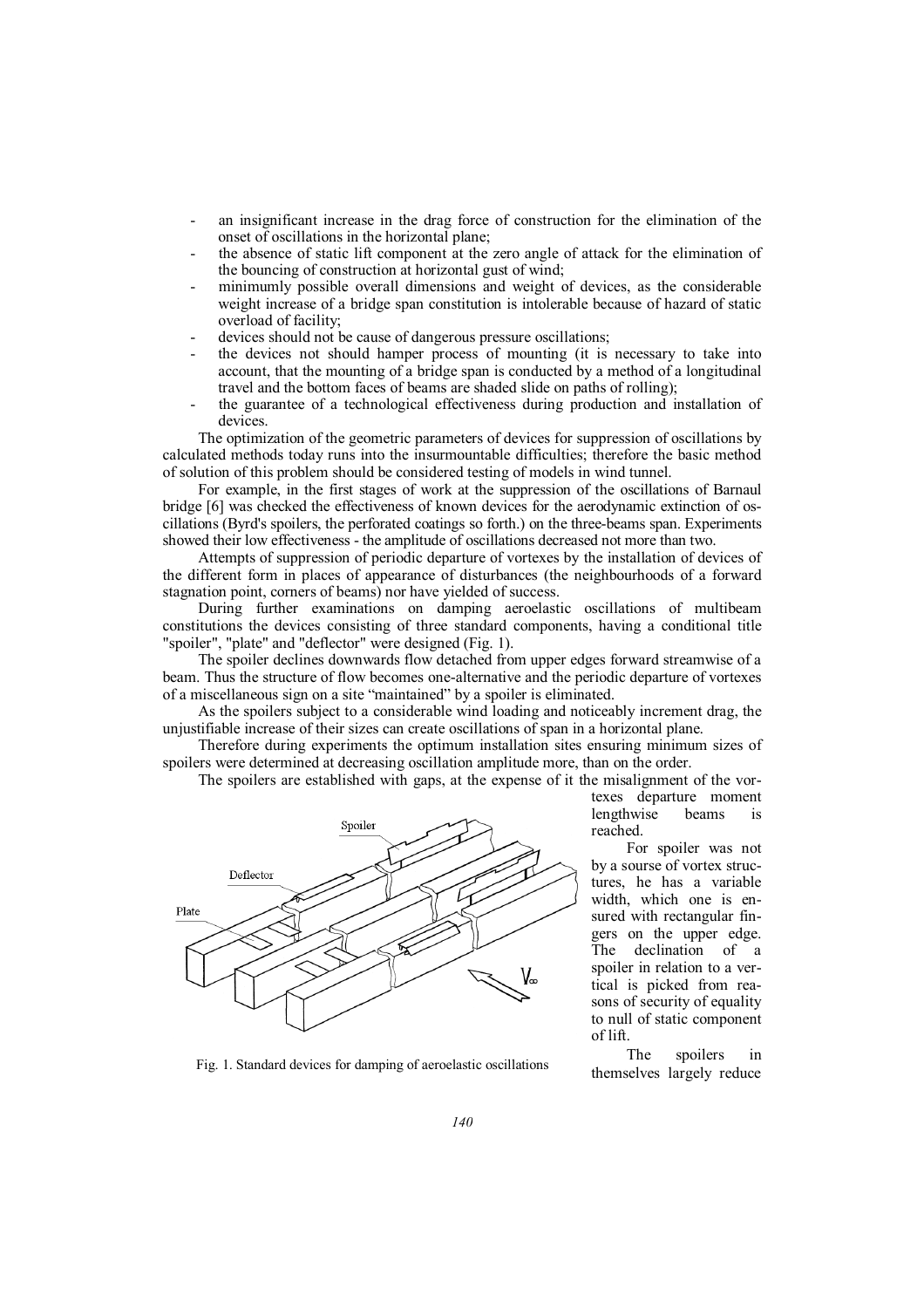oscillations, however their effectiveness considerably will increase in case of application in a complex with plates or deflectors.

Plates represent a number of plates arranged horizontally in an interspace between beams. They render particular damping effect at heave of a construction, creating a great many of threedimensional vortex structures.

The shared use plates with spoilers has allowed on the order to lower oscillation amplitude of a three-beam constitution of the bridge in Barnaul city.

However application of this pair of devices on model of the Tomsk bridge has shown their poor effectiveness, though difference between these bridges only in relative distance between beams.

The deflectors were set on exterior edges of extreme beams vice-versa of interspaces between spoilers. Their operation was exhibited in forcing down of a jet to a least upper bound of beam, than also attenuation of periodic vortex generation (and connected with it of pressure oscillations) is reached.

Attractions of deflectors is their compactness and small drag, however application of its devices is isolated (even in case of the installation on all length of a beam) not always reduces in satisfactory results in damping of oscillations.

Often joint application of deflectors with spoilers is the most effective version, for example such combination of devices more than on the order has reduced oscillation amplitude of the Tomsk bridge (Figs. 2 and 3).

As common singularity of aerodynamic methods of damping of oscillations, apparently, it is necessary to consider selectivity of their effect on configuration items of the particular geometrical form, therefore to apply them it is necessary very cautious.

Therefore, if any devices for damping aeroelastic oscillations have shown earlier high performance on similar, but a little distinguished constructions, all of them equally should necessarily subject to careful experimental checkout on models in wind tunnels.

For today theoretical definition of optimum geometrical parameters of spoilers, plates, and deflectors such as a breadth, slope angle, the excess above a surface of a beam and other is not obviously possible, a large volume of parametric examinations therefore should be carried out, by results of which one the best version will be selected.



Fig. 2. General view of the Tomsk bridge model in wind-tunnel